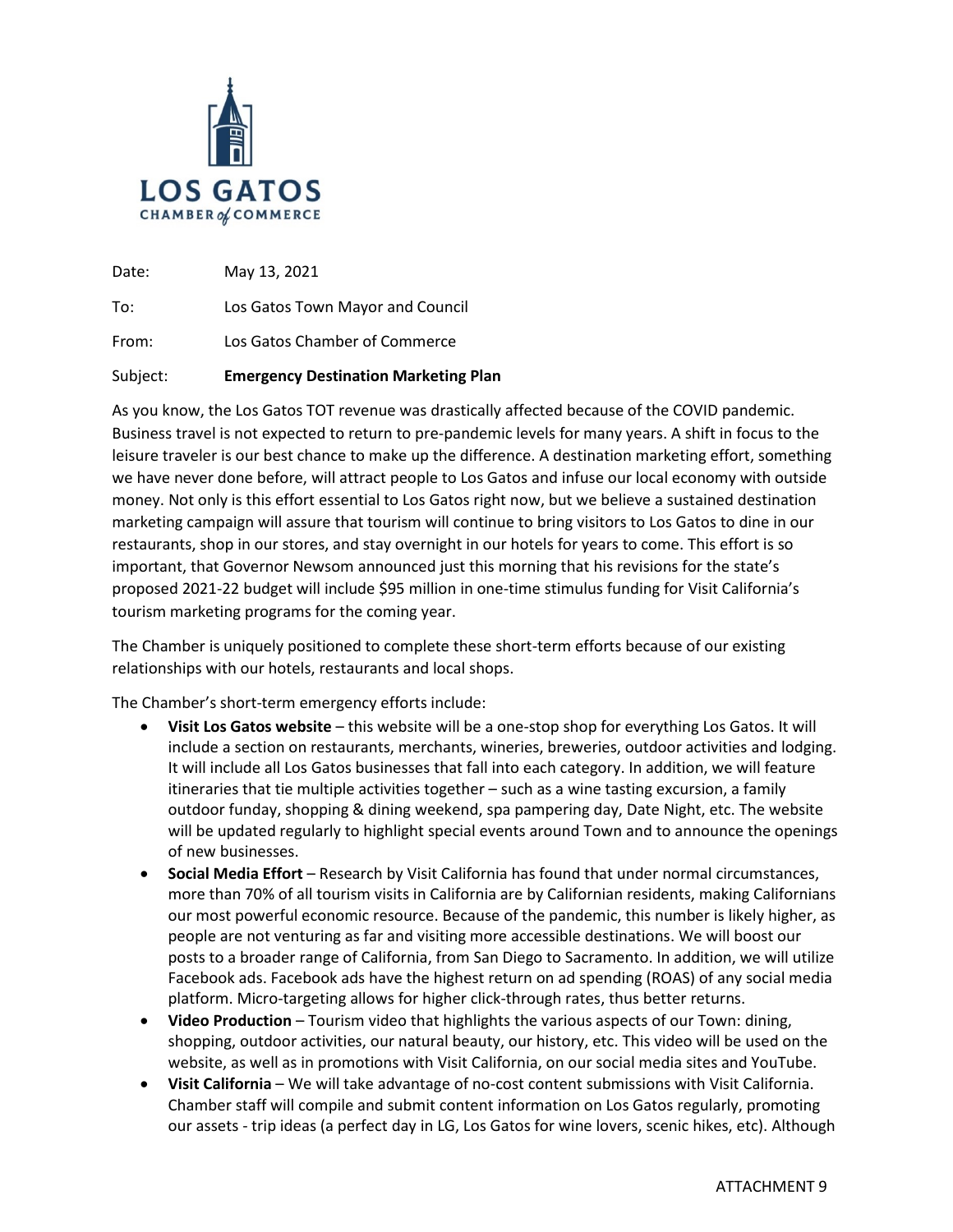there is no cost to submit content, the development of editorial content requires staff or contractor time.

- **Media Relations** provide press kits and content to media outlets in California to expand our reach.
- **Fam Trips** A familiarization trip, or FAM for short, is a trip designed for travel advisors to learn about a destination. We would conduct two of these trips for hotel staff in Los Gatos in the next few months. These trips improve the chances of hotel staff referring their guests to Los Gatos to eat, shop, hike, etc.
- **Visitor Center**  per our agreement, we will continue to provide services as outlined in our scope of services, through our physical location.

Success of the destination marketing plan can be measured by the following metrics:

- Visit Los Gatos website site analytics
- Social Media Facebook & Instagram analytics on our posts and boosts, click-throughs on ads
- TOT Increase in hotel stays, thus providing an increase in the TOT revenue. However, this metric may not be evident for 5-6 months.
- Media Reach measurable by media coverage

Below is the budget for Emergency Destination Marketing for the next 6 months:

| <b>Immediate Destination Marketing</b>             |                   |                |             |
|----------------------------------------------------|-------------------|----------------|-------------|
| Visit California content development               |                   |                | \$3,500.00  |
| Website Development (includes hosting & labor)     |                   |                | \$6,500.00  |
| domain name                                        | 18.99/yr          | \$<br>18.99    |             |
| hosting & website                                  | \$7/ month        | \$<br>84.00    |             |
| website security                                   | \$100/month       | \$<br>1,200.00 |             |
| contractor/staff to make website                   | 200 hrs @\$25/hr. | \$<br>5,000.00 |             |
|                                                    |                   | \$<br>6,302.99 |             |
| Video production – includes drone photography,     |                   |                |             |
| editing, story-boarding, voice over, any licensing |                   |                |             |
| fees                                               | 10,000            |                | \$10,000.00 |
|                                                    |                   |                |             |
| Social media - Facebook, Instagram                 |                   |                |             |
| staff/contractor, includes original content        | \$3000/month for  |                |             |
| creation and editing                               | 6 months          |                | \$18,000.00 |
| advertising & boosts                               | \$1000/month      |                | \$12,000.00 |
| Public & Media Relations - press kits & content    |                   |                | \$3,000.00  |
| Fam Trips for Los Gatos hotels                     | 2 @\$1000 ea      |                | \$2,000.00  |
|                                                    |                   |                |             |
| <b>TOTAL</b>                                       |                   |                | \$55,000.00 |
|                                                    |                   |                |             |